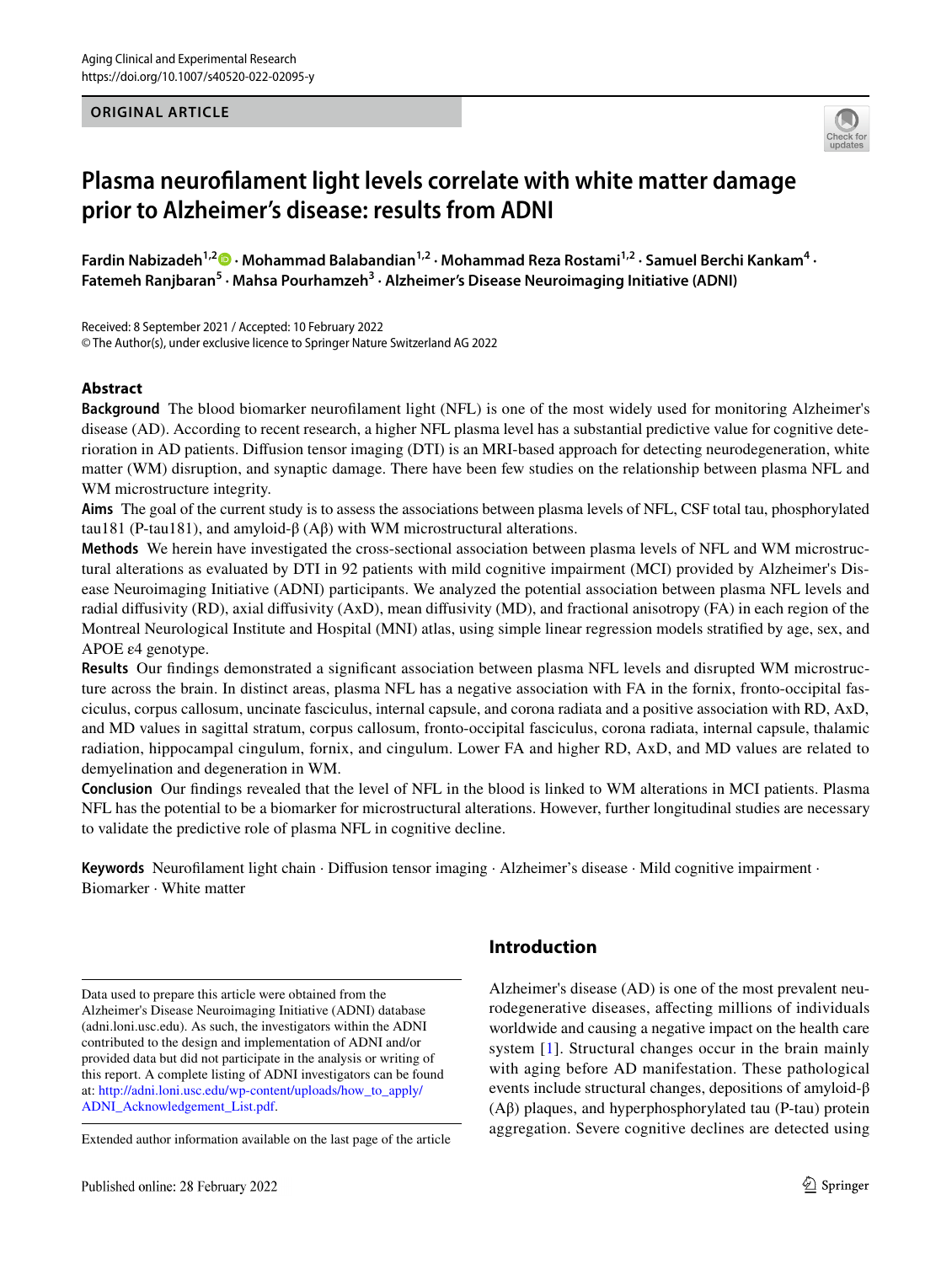diagnostic methods such as magnetic resonance imaging (MRI), cerebrospinal fuid (CSF), and positron emission tomography (PET) assays [[1\]](#page-8-0). Since the CSF collection via lumbar puncture (LP) is invasive and unsuitable for common application [\[2](#page-8-1)], there is an unmet demand for cost-efective, blood-based biomarkers with minimal invasiveness [\[3](#page-8-2)].

Biomarkers are essential in disease diagnosis as well as monitoring progression and response to disease-modifying therapies. Accordingly, neuroflament light (NFL) is one of the neural cytoskeleton's scafolding proteins and is considered a sensitive marker of axonal damage [[4](#page-8-3)]. Recent advancements support the role of serum NFL as a biomarker for cognitive decline in both AD and Parkinson's diseases [[5\]](#page-8-4). Increased NFL levels have been linked to future brain tissue loss, decreased brain metabolism, and cognitive impairment [[6](#page-8-5)]. Furthermore, previous investigations indicated that increased NFL plasma levels might predict cognitive deterioration in individuals with MCI and AD patients  $[3, 6-8]$  $[3, 6-8]$  $[3, 6-8]$  $[3, 6-8]$ .

Difusion tensor imaging (DTI) allows in vivo non-invasive measurement of neurodegeneration, white matter (WM) disruption, and synaptic damage in patients with AD [[9](#page-8-7)]. Emerging research points to WM changes as a marker for pathological signifcance, which could be a promising target for early dementia diagnosis [[10](#page-8-8)]. Early accumulation of CSF and plasma P-tau has been reported in the corpus callosum of Alzheimer's brain, which is also associated with WM decline [[11](#page-8-9), [12](#page-8-10)].

There is not enough evidence of whether plasma NFL is associated with WM microstructure in people with MCI, and owing to the potential predictive role of NFL for AD [\[13](#page-8-11)], in the current research, we carried out a cross-sectional assessment to clarify the association between plasma NFL levels with DTI-detected microstructural changes of WM in the MCI patients. As recent studies have shown plasma NFL as a biomarker of AD [\[3](#page-8-2), [6](#page-8-5), [14](#page-8-12)], we aimed to examine the association of WM changes and NFL in the early stages before reaching AD.

## **Materials and methods**

#### **Data acquisition**

The Alzheimer's Disease Neuroimaging Initiative (ADNI) database provided the data for this investigation (adni.loni. usc.edu). The ADNI was founded in 2003 as a public–private partnership directed by Principal Investigator Michael W. Weiner, MD. The initial purpose of ADNI is to assess the progression of MCI and early AD by combining all serial PET, MRI, biological markers, clinical and neuropsychological measures. [www.adni-info.org](http://www.adni-info.org) has the most up-to-date information.

#### **Participants**

We provided all required data from the baseline visits of participants at ADNI-2 and ADNI-GO cohort for whom the plasma NFL levels, CSF markers, and DTI statistic results were available. We included 92 MCI patients (41 women and 51 men) with a mean age of 73.04 years. All MCI subjects were diagnosed as MCI based on the following criteria: this diagnostic classifcation required Mini-Mental State Examination (MMSE) scores between 24 and 30, a memory complaint, objective memory loss measured by education-adjusted scores on the Wechsler Memory Scale Logical Memory II, a Clinical Dementia Rating (CDR) of 0.5, absence of signifcant impairment in other cognitive domains, essentially preserved activities of daily living and absence of dementia [[15\]](#page-8-13). All the extracted data were from the baseline visit.

## **Plasma NFL measurement**

Plasma concentration of NFL was assessed at the Clinical Neurochemistry Laboratory, University of Gothenburg, Sweden. Plasma NFL level was analyzed by the Single-Molecule array (Simoa) technique, which uses purifed bovine NFL and monoclonal antibodies as a calibrator for assay. All samples were collected at baseline visit and measured in duplicate, except for one (due to technical reasons). Analytical sensitivity was  $< 1.0$  pg/mL, and no sample contained plasma NFL levels below the detection limit.

## **ApoE genotyping and assessment of CSF Aβ1‑42, tau, and P‑tau181**

The APOE genotyping of MCI patients was performed on collected blood samples. The participants with at least one ε4 allele are considered carriers, as described by ADNI (<http://adni.loni.usc.edu/methods/documents/>).

Luminex platform acquired CSF samples, and levels of CSF biomarkers such as A1-42, total tau, and P-tau181 were determined using the Luminex platform micro-bead-based multiplex immunoassay. Tau phosphorylated at threonine 181 (p-tau181) has been verifed as a biomarker for AD and is now being used in studies. ADNI [\(http://adni.loni.usc.edu/](http://adni.loni.usc.edu/methods/documents/) [methods/documents/](http://adni.loni.usc.edu/methods/documents/)) contains more information on CSF specimen collection and analytic measurement.

## **Cognitive assessments**

The Mini-Mental State Exam (MMSE), a typical cognitive function test, was used to examine the individuals' cognitive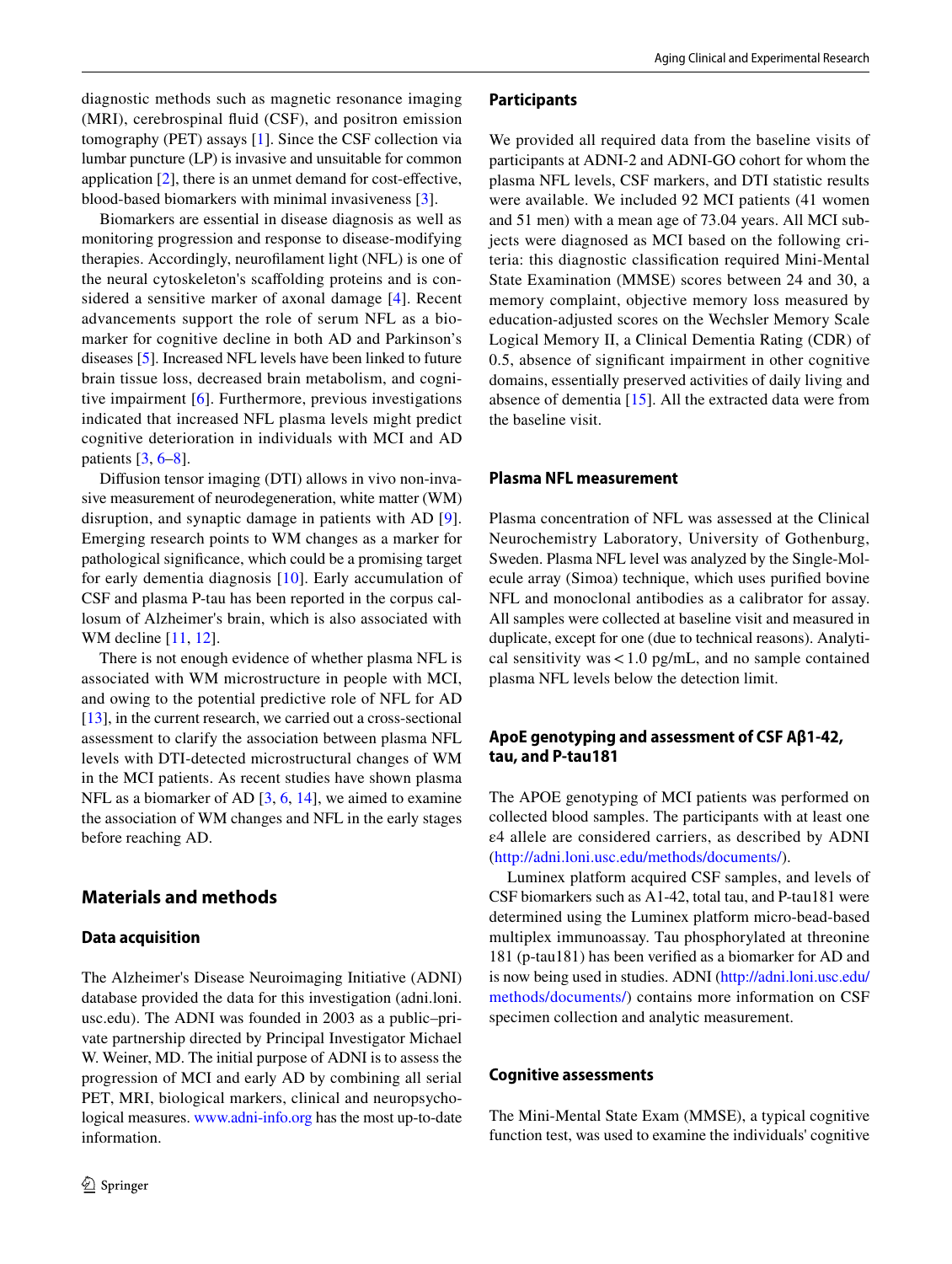status. Orientation, attention, memory, language, and visualspatial skills are all assessed by MMSE. The ADNI database was used to obtain MMSE values for each patient.

### **DTI processing and image analysis**

We downloaded the results of the DTI regions of interest (ROI) analysis from the ADNI cohort. DTI scans underwent normalization using the Montreal Neurological Institute and Hospital (MNI) *nu\_correct* tool [\(www.bic.](http://www.bic.mni.mcgill.ca/software/) [mni.mcgill.ca/software/](http://www.bic.mni.mcgill.ca/software/)). non-brain tissues were removed by the Brain Extraction Tool (BET) from FSL [\[16\]](#page-8-14). The T1-weighted image was aligned to a version of the Colins27 brain template [\[17\]](#page-8-15) using FSL's *firt* [[18\]](#page-8-16). The Colins27 brain was zero-padded to have a cubic isotropic image size  $(220 \times 220 \times 220 \text{ 1 mm}^3)$  and then down-sampled  $(110 \times 110 \times 110 2 \text{ mm}^3)$  to be more similar to the Diffusion-weighted imaging (DWI) resolution. A single difusion tensor was modeled at each voxel in the brain [[19](#page-8-17)]. Scalar anisotropy and difusivity maps were obtained from the resulting diffusion tensor eigenvalues ( $\lambda$ 1,  $\lambda$ 2,  $\lambda$ 3). Then Fractional anisotropy (FA), which shows directional dependence of the difusion process and mean difusivity (MD), Radial difusivity (RD), and Axial difusivity (AxD), which refects the amount of difusion were calculated. Lower FA and higher RD, AxD, MD are related to demyelination and degeneration in WM. We used a previously mentioned shared information-based elastic registration algorithm to allocate the FA image from the Johns Hopkins University (JHU) DTI atlas  $[20]$  $[20]$  to each subject  $[21]$  $[21]$ . To prevent label intermixing, we used nearest-neighbor interpolation to apply the deformation to the stereotaxic JHU "Eve" WM atlas labels ([http://cmrm.med.jhmi.edu/cmrm/atlas/human\\_](http://cmrm.med.jhmi.edu/cmrm/atlas/human_data/file/Atlas) [data/fle/Atlas](http://cmrm.med.jhmi.edu/cmrm/atlas/human_data/file/Atlas) Explanation2.htm). This placed the atlas ROIs in the same coordinate space as our DTI maps. Then, the average FA and MD were calculated within the boundaries of each ROI mask of each subject. Tensor-based spatial statistics [[22](#page-8-20)] were also performed, and the mean FA in the ROIs was extracted along with the skeleton. Tract-based spatial statistics (TBSS), an automated, observer-independent approach for assessing FA in the major white matter tracts on a voxel-wise basis across groups of subjects was performed according to the protocols outlined by the ENIGMA-DTI group ([http://enigma.loni.ucla.edu/wpcontent/uploads/2012/](http://enigma.loni.ucla.edu/wpcontent/uploads/2012/06/ENIGMA_TBSS_protocol.pdf) [06/ENIGMA\\_TBSS\\_protocol.pdf\)](http://enigma.loni.ucla.edu/wpcontent/uploads/2012/06/ENIGMA_TBSS_protocol.pdf). Briefy, all subjects were registered to the ENIGMA-DTI template in International Consortium for Brain Mapping (ICBM) space, a stereotaxic probabilistic white matter atlas, and standard TBSS steps were performed to project individual FA maps onto the skeletonized ENIGMA-DTI template. ROI extraction was also performed to extract the mean FA in ROIs along with the skeleton based on [http://enigma.loni.ucla.edu/wpcontent/](http://enigma.loni.ucla.edu/wpcontent/uploads/2012/06/ENIGMA_ROI_protocol.pdf) [uploads/2012/06/ENIGMA\\_ROI\\_protocol.pdf](http://enigma.loni.ucla.edu/wpcontent/uploads/2012/06/ENIGMA_ROI_protocol.pdf).

#### **Statistical analysis**

The SPSS software (Statistical Package for the Social Sciences, version 16, USA) was used to analyze the data. All analyses were performed while stratifying for APOE ε4 genotype, age (median age:73.2), and sex. First, we conducted several simple linear regression models for assessing the association of plasma NFL and clinical and demographical variables as well as the level of CSF biomarkers (total tau, P-tau181, and Aβ1-42). Next, we measured the association of plasma NFL level and DTI values (including MD, RD, AxD, and FA) in brain regions using simple linear regression models. Multiple comparisons caused type I error; hence the Benjamini–Hochberg method was utilized to address it. Results at *P* value  $\leq$  0.05 are considered as significant.

## **Results**

#### **Patient's characteristics**

The mean age of the studied population was  $73.04 \pm 6.41$  years, while the mean MMSE score was 27.88. The details of demographical characteristics are described in Table [1](#page-2-0). By investigating associations between relevant baseline characteristics and level of plasma NFL stratified by APOE  $\varepsilon$ 4 allele, age, and sex, we found that there was a signifcant association between plasma NFL and age independent of APOE ε4 carrier (APOE ε4 noncarrier:  $\beta = 0.58$ , *P* value <0.001; versus APOE  $\varepsilon$ 4 carrier:  $\beta = 0.52$ , *P* value < 0.001), and also sex (Men:  $\beta = 0.54$ , *P*  $value < 0.001$ ; versus Women: *β* = 0.45, *P* value = 0.003) (Table [2](#page-3-0)). Moreover, education was only associated with plasma NFL in patients with Ages lower than 73.2 years  $(\beta = 0.39, P$  value=0.007). The results also showed that MMSE score and plasma NFL are signifcantly associated in APOE  $\varepsilon$ 4 carriers ( $\beta$ = − 0.38, *P* value = 0.008), men  $(\beta = -0.36, P$  value=0.009), and subjects with Ages higher

<span id="page-2-0"></span>

| <b>Table 1</b> Demographic characteristics of participants |  |
|------------------------------------------------------------|--|
|------------------------------------------------------------|--|

| Sex (M/W)                           | 51/41                    |
|-------------------------------------|--------------------------|
| Age (mean, SD), years               | 73.04 $(\pm 6.41)$       |
| Education (mean, SD), years         | $16.07 \ (\pm 2.64)$     |
| MMSE score (mean, SD)               | $27.88 \ (\pm 1.81)$     |
| Plasma NFL level (mean, SD), pg/mL  | $1160.00 \ (\pm 322.67)$ |
| $CSF$ total tau (mean, SD), $pg/mL$ | $278.79 \ (\pm 107.40)$  |
| $CSF$ P-tau 181 (mean, SD), pg/mL   | $26.59 \ (\pm 12.73)$    |
| $CSF$ A $\beta$ (mean, SD), pg/mL   | $39.85 \ (\pm 19.47)$    |
| APOE $\varepsilon$ 4 ( $\pm$ )      | 47/45                    |
| <b>Total Number</b>                 | 92                       |
|                                     |                          |

*MMSE* Mini-Mental State Exam; *P-tau181* phosphorylated tau181; *Aβ* amyloid-β; *NFL* neuroflament light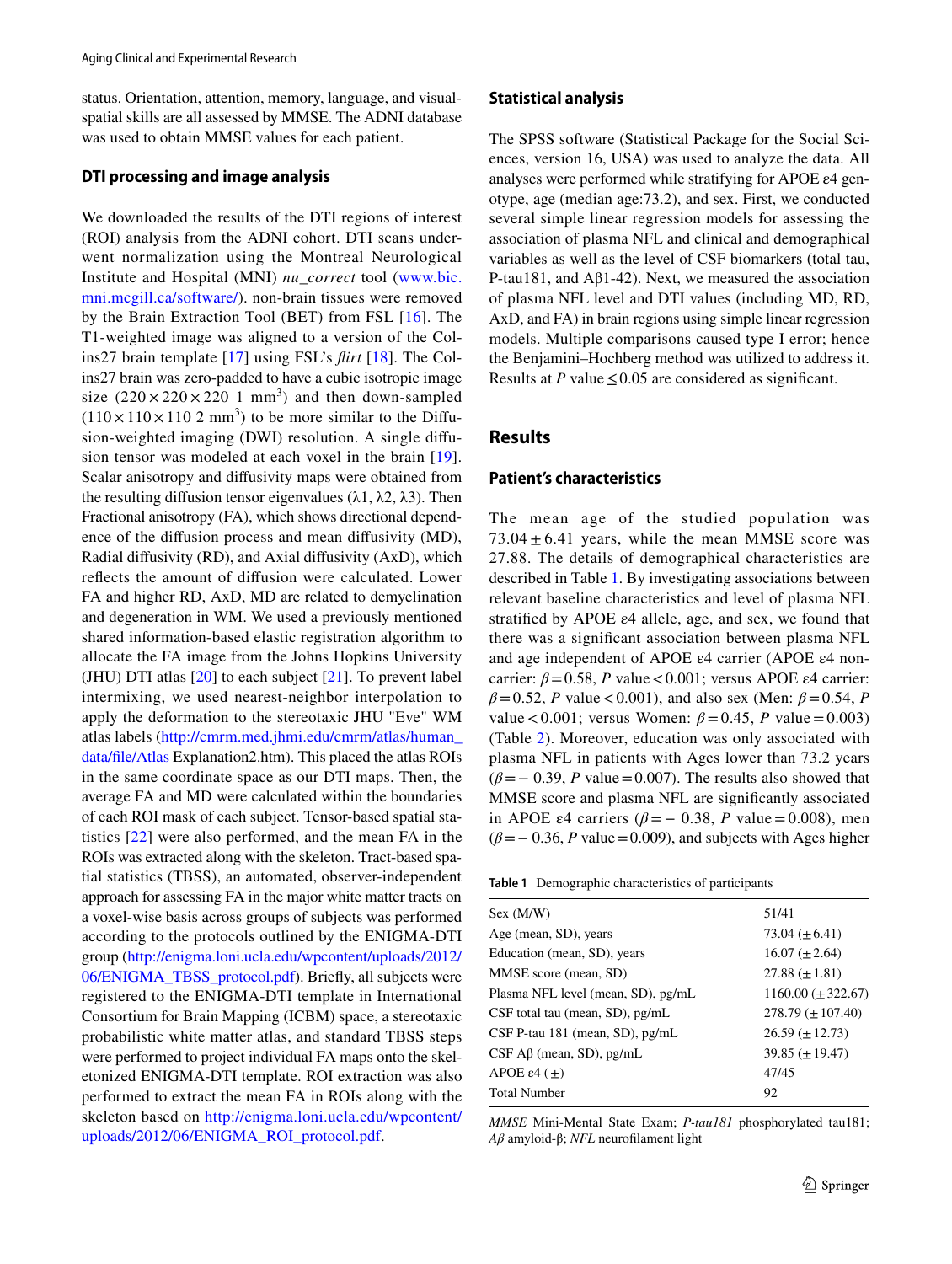| Characteristics   | $APOE \epsilon4$ non carri-<br>$ers (n=45)$ |           | $APOE \epsilon4$ carriers<br>$(n=47)$ |           | Age $<$ 73.2 (n = 46) |         | Age > 73.2 $(n=46)$ |           | Women $(n=41)$ |         | Men $(n=51)$ |           |
|-------------------|---------------------------------------------|-----------|---------------------------------------|-----------|-----------------------|---------|---------------------|-----------|----------------|---------|--------------|-----------|
|                   | ß                                           | $P$ value | $\beta$                               | $P$ value | $\beta$               | P value | $\beta$             | $P$ value | $\beta$        | P value | β            | $P$ value |
| Age               | 0.583                                       | < 0.001   | 0.517                                 | < 0.001   | 0.265                 | 0.078   | 0.342               | 0.02      | 0.455          | 0.003   | 0.544        | < 0.001   |
| <b>Sex</b>        | 0.005                                       | 0.973     | $-0.165$                              | 0.268     | $-0.073$              | 0.63    | $-0.093$            | 0.537     |                |         |              |           |
| Education         | $-0.18$                                     | 0.237     | $-0.21$                               | 0.156     | 0.157                 | 0.298   | $-0.395$            | 0.007     | $-0.3$         | 0.057   | $-0.491$     | 0.626     |
| <b>MMSE</b> score | $-0.258$                                    | 0.088     | $-0.38$                               | 0.008     | $-0.258$              | 0.083   | $-0.299$            | 0.043     | $-0.362$       | 0.02    | $-0.361$     | 0.009     |
| $APOE \epsilon 4$ |                                             |           |                                       |           | 0.149                 | 0.324   | 0.165               | 0.273     | 0.17           | 0.289   | 0.037        | 0.796     |
| CSF total tau     | 0.463                                       | 0.002     | 0.296                                 | 0.048     | 0.327                 | 0.034   | 0.441               | 0.003     | 0.403          | 0.012   | 0.268        | 0.066     |
| $CSF$ P-tau181    | 0.41                                        | 0.008     | 0.274                                 | 0.068     | 0.339                 | 0.028   | 0.409               | 0.006     | 0.33           | 0.043   | 0.315        | 0.029     |
| $CSF A\beta$      | $-0.579$                                    | 0.08      | 0.131                                 | 0.629     | $-0.111$              | 0.719   | 0.428               | 0.144     | 0.144          | 0.654   | $-0.027$     | 0.926     |

<span id="page-3-0"></span>**Table 2** Linear regression of plasma NFL and demographical and clinical variables stratifed by APOE ε4 allele, age, and sex

 $\beta$  value is the coefficient of NFL association and demographical and clinical variables. *P* value as defined using the linear regression model to detect signifcant associations in MCI subjects. Signifcant results are bolded

*MMSE* Mini-Mental State Exam; *P-tau181* phosphorylated tau181; *Aβ* amyloid-β; *NFL* neuroflament light

than 73.2 years ( $\beta$ = − 0.29, *P* value = 0.043). Assessing the association between plasma NFL and CSF total tau and P-tau181 led to signifcant results except in men and APOE ε4 carriers, respectively. Association of CSF Aβ and NFL were not signifcant in any of the stratifed models (Table [2](#page-3-0)).

#### **Plasma NFL and DTI in APOE ε4 stratifed analyses**

The voxel-wise linear regression models in MCI patients revealed that there were WM region-specifc associations between NFL in APOE ε4 carriers and non-carriers. As shown in Table [3](#page-4-0), we found a negative correlation between plasma NFL concentration and FA values in the internal capsule, fronto-occipital fasciculus, fornix, and corpus callosum in APOE ε4 carriers and corona radiata in non-carriers (Table [3\)](#page-4-0).

The same results of regression models revealed a positive association between plasma NFL and AxD values in regions of corona radiate, and sagittal stratum in APOE ε4 carriers and hippocampal cingulum, internal capsule, and uncinate fasciculus in non-carriers (Table [3](#page-4-0)). Furthermore, increased plasma NFL level was associated with higher baseline RD values in broad WM regions, including corona radiate, internal capsule, corpus callosum, fronto-occipital fasciculus, and fornix in APOE ε4 carriers and cingulum, hippocampal cingulum, and uncinate fasciculus in noncarriers (Table [3\)](#page-4-0). The results for MD value were approximately similar while patients with APOE  $\varepsilon$ 4 had a significant association between increased level of plasma NFL and increased MD in corona radiate, internal capsule, corpus callosum, and fornix. Also increased MD value in the cingulum, hippocampal cingulum, and uncinate fasciculus associated with increased plasma NFL was detected in APOE ε4 non-carriers (Table [3](#page-4-0)).

#### **Plasma NFL and DTI in age‑stratifed analyses**

As shown in Table [4](#page-5-0), plasma levels of NFL were investigated in regression models with difusion values in patients with an age of higher and lower than 73.2. We observed that patients with ages lower than 73.2 years had more signifcant associations compared to patients higher than 73.2 years old.

There were strong positive associations between plasma NFL and MD, RD, and AxD values in the internal capsule, corpus callosum, sagittal stratum, fronto-occipital fasciculus, corona radiate, and fornix (Table [4\)](#page-5-0). Our fndings showed the negative associations between NFL and these measures in corpus callosum, fornix, fronto-occipital fasciculus, and uncinate fasciculus.

#### **Plasma NFL and DTI in sex‑stratifed analyses**

In both women and men, there were signifcant positive associations between plasma NFL and AxD in the corpus callosum, sagittal stratum, fronto-occipital fasciculus, and corona radiate, and thalamic radiation and internal capsule only in men. Both women and men with a higher level of plasma NFL had lower FA in the fornix and fronto-occipital fasciculus. Moreover, our fndings revealed associations between NFL level and MD and RD measures in the corpus callosum, sagittal stratum, hippocampal cingulum, fornix, fronto-occipital fasciculus, internal capsule, and corona radiate (Table [5\)](#page-6-0).

# **Discussion**

There are limited reports on the association of NFL and WM structures across age, sex, and APOE4 carrier in individuals with mild cognitive impairment. Our results showed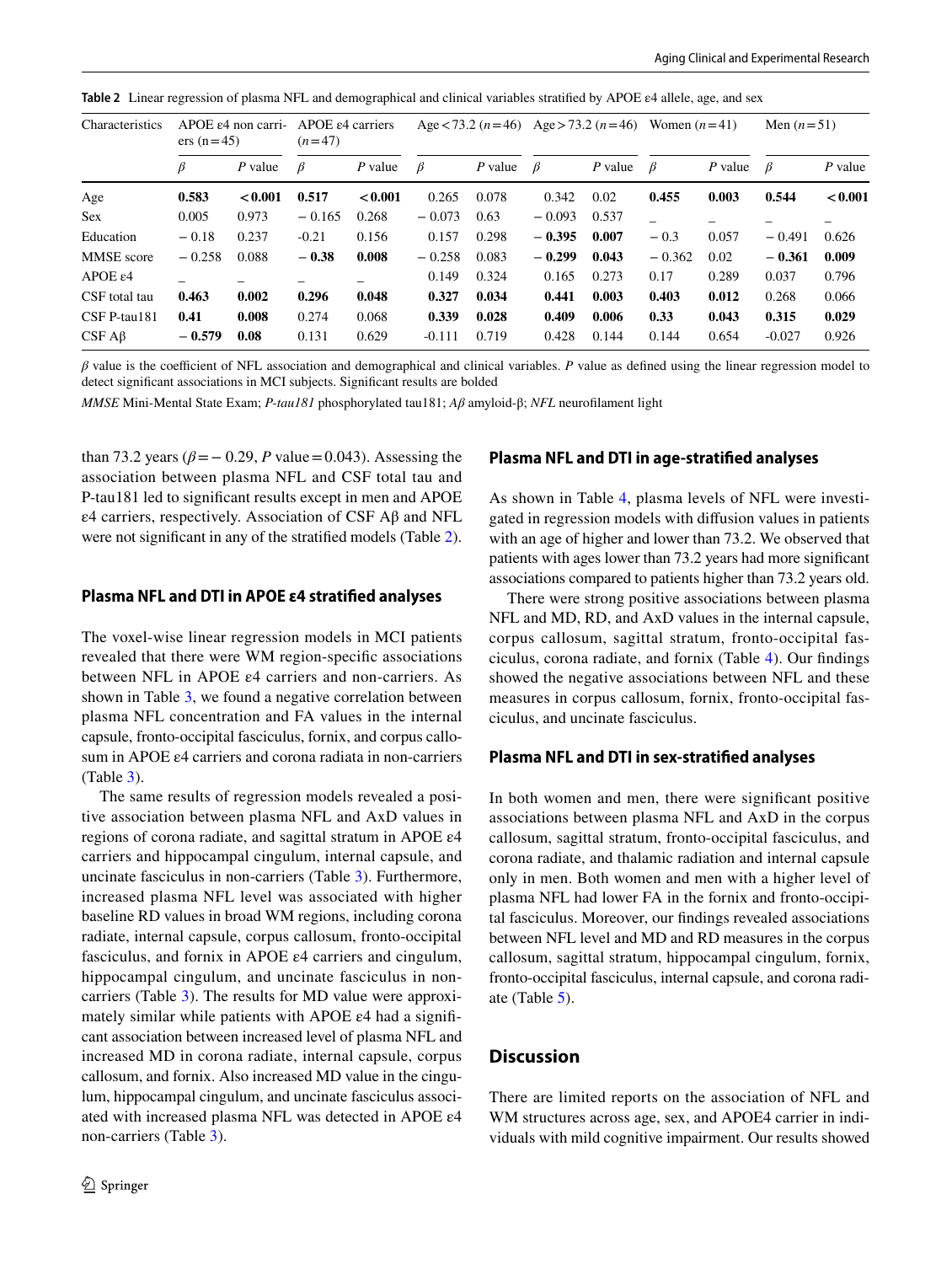<span id="page-4-0"></span>**Table 3** Signifcant results of linear regression analyses of DTI values and Plasma NFL Levels stratifed by APOE ε4 allele

| Regions                                        | DTI value | APOE $\varepsilon$ 4 carriers<br>$(n=47)$ |         | APOE $\varepsilon$ 4 non carri-<br>ers $(n=45)$ |           |
|------------------------------------------------|-----------|-------------------------------------------|---------|-------------------------------------------------|-----------|
|                                                |           | β                                         | P value | $\beta$                                         | $P$ value |
| Left anterior corona radiata                   | AxD       | 0.611                                     | 0.001 > | 0.246                                           | 0.103     |
| Right anterior corona radiata                  |           | 0.588                                     | 0.001 > | 0.265                                           | 0.079     |
| Left superior corona radiata                   |           | 0.517                                     | 0.001 > | 0.303                                           | 0.043     |
| Right sagittal stratum                         |           | 0.588                                     | 0.001 > | 0.292                                           | 0.052     |
| Genu of left corpus callosum                   |           | 0.568                                     | 0.001 > | 0.336                                           | 0.024     |
| Splenium of right corpus callosum              |           | 0.534                                     | 0.001 > | 0.366                                           | 0.014     |
| Right hippocampal cingulum                     |           | 0.298                                     | 0.042   | 0.451                                           | 0.002     |
| Posterior limb of left internal capsule        |           | 0.253                                     | 0.086   | 0.394                                           | 0.007     |
| Right uncinate fasciculus                      |           | 0.9                                       | 0.548   | 0.424                                           | 0.004     |
| Retrolenticular part of right internal capsule |           | 0.484                                     | 0.001   | 0.379                                           | 0.01      |
| Anterior limb of left internal capsule         | FA        | $-0.509$                                  | 0.001 > | $-0.003$                                        | 0.985     |
| Anterior limb of right internal capsule        |           | $-0.501$                                  | 0.001 > | 0.053                                           | 0.731     |
| Right inferior fronto-occipital fasciculus     |           | $-0.496$                                  | 0.001 > | $-0.044$                                        | 0.774     |
| Right fornix                                   |           | $-0.514$                                  | 0.001 > | $-0.217$                                        | 0.152     |
| Genu of left corpus callosum                   |           | $-0.484$                                  | 0.001   | $-0.08$                                         | 0.6       |
| Left posterior corona radiata                  |           | $-0.081$                                  | 0.59    | $-0.351$                                        | 0.018     |
| Left anterior corona radiata                   | MD        | 0.626                                     | 0.001 > | 0.263                                           | 0.081     |
| Right anterior corona radiata                  |           | 0.605                                     | 0.001 > | 0.263                                           | 0.081     |
| Anterior limb of left internal capsule         |           | 0.58                                      | 0.001 > | 0.233                                           | 0.123     |
| Genu of left corpus callosum                   |           | 0.596                                     | 0.001 > | 0.255                                           | 0.091     |
| Right fornix                                   |           | 0.558                                     | 0.001 > | 0.192                                           | 0.206     |
| Left cingulum                                  |           | 0.386                                     | 0.007   | 0.399                                           | 0.007     |
| Right cingulum                                 |           | 0.398                                     | 0.006   | 0.417                                           | 0.004     |
| Left hippocampal cingulum                      |           | 0.431                                     | 0.003   | 0.38                                            | 0.01      |
| Right hippocampal cingulum                     |           | 0.372                                     | 0.01    | 0.453                                           | 0.002     |
| Right uncinate fasciculus                      |           | 0.124                                     | 0.408   | 0.452                                           | 0.002     |
| Anterior limb of left internal capsule         | RD        | 0.617                                     | 0.001 > | 0.187                                           | 0.22      |
| Left anterior corona radiata                   |           | 0.605                                     | 0.001 > | 0.26                                            | 0.084     |
| Right Superior fronto-occipital fasciculus     |           | 0.592                                     | 0.001 > | 0.353                                           | 0.017     |
| Genu of left corpus callosum                   |           | 0.586                                     | 0.001 > | 0.206                                           | 0.175     |
| Right fornix                                   |           | 0.568                                     | 0.001 > | 0.189                                           | 0.213     |
| Retrolenticular part of right internal capsule |           | 0.57                                      | 0.001 > | 0.373                                           | 0.012     |
| Left cingulum                                  |           | 0.405                                     | 0.005   | 0.398                                           | 0.007     |
| Right cingulum                                 |           | 0.422                                     | 0.003   | 0.463                                           | 0.001     |
| Right uncinate fasciculus                      |           | 0.138                                     | 0.357   | 0.445                                           | 0.002     |
| Right hippocampal cingulum                     |           | 0.392                                     | 0.006   | 0.438                                           | 0.003     |

 $\beta$  value is the coefficient of NFL association and DTI values. Significant results are bolded after correction with Benjamini–Hochberg method. *P* value as defined using the linear regression model to detect significant associations in MCI subjects

*RD* radial difusivity, *AxD* axial difusivity, *MD* mean difusivity, *FA* fractional anisotropy

signifcant associations between plasma NFL and CSF total tau and P-tau181 were independent of being APOE ε4 carrier and age. CSF total tau and CSF P-tau181 were signifcantly associated with plasma NFL in both men and women. The marginal signifcant association of CSF total tau and plasma NFL in men can be due to the small sample size (*P*  $value = 0.066$ .

Our analyses showed a signifcant association between plasma NFL levels and abnormal WM microstructural in various brain areas. The results suggest the associations of NFL with WM might be more region-specifc in APOE4 carrier versus non-carrier as well as in men versus women. In this analysis, we included individuals with baseline MCI and the signifcant association of NFL with MWI in MCI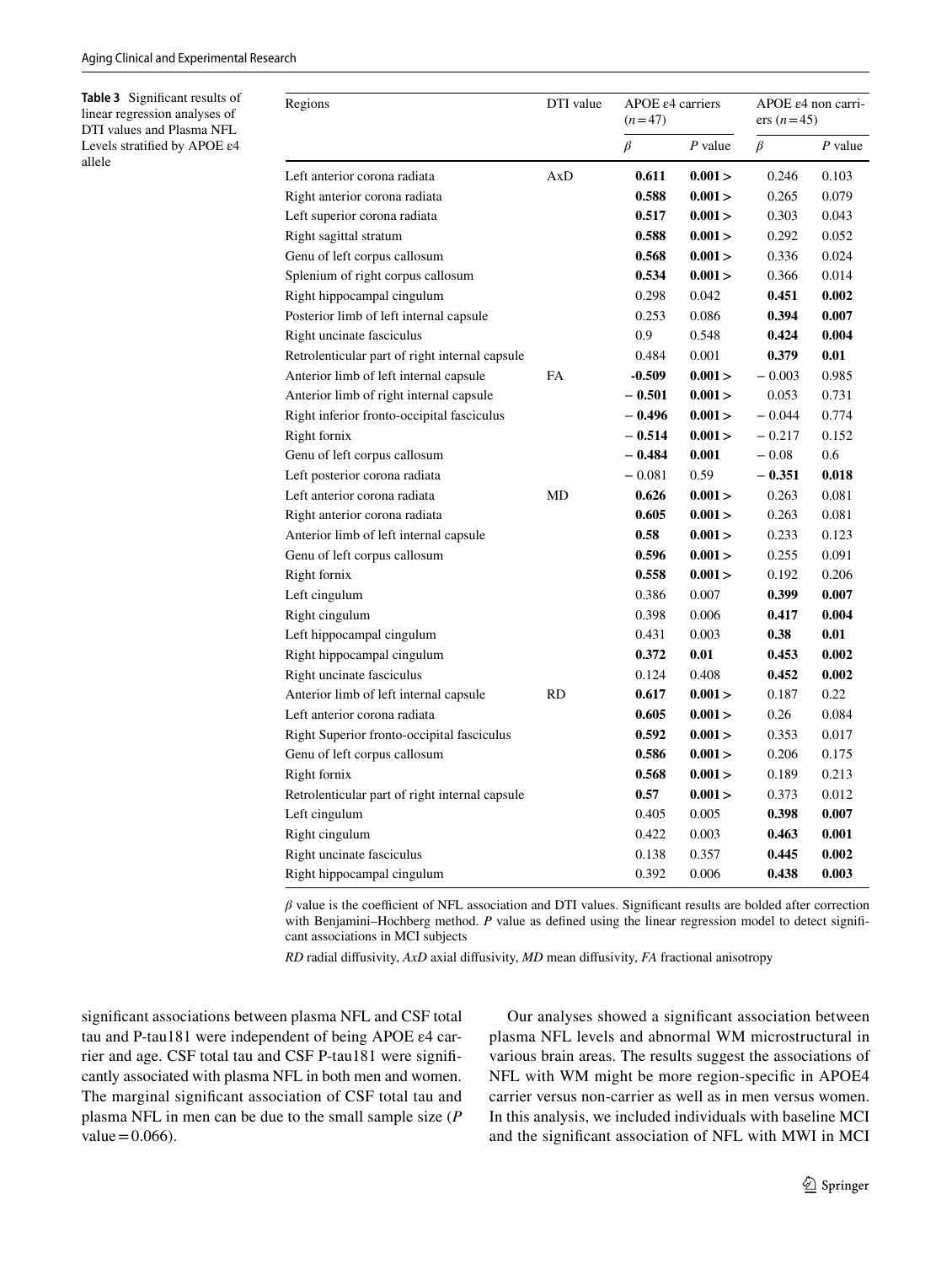<span id="page-5-0"></span>**Table 4** Signifcant results of linear regression analyses of DTI values and Plasma NFL Levels stratifed by age

| Regions                                        | DTI value | Age $<$ 73.2 (n = 46) |           | Age > 73.2 $(n=46)$ |           |  |
|------------------------------------------------|-----------|-----------------------|-----------|---------------------|-----------|--|
|                                                |           | $\beta$               | $P$ value | $\beta$             | $P$ value |  |
| Retrolenticular part of right internal capsule | AxD       | 0.473                 | 0.001     | 0.301               | 0.042     |  |
| Splenium of right corpus callosum              |           | 0.465                 | 0.001     | 0.336               | 0.022     |  |
| Right sagittal stratum                         |           | 0.444                 | 0.002     | 0.316               | 0.032     |  |
| Left sagittal stratum                          |           | 0.478                 | 0.001     | 0.135               | 0.371     |  |
| Right superior fronto-occipital fasciculus     |           | 0.453                 | 0.002     | 0.472               | 0.001     |  |
| Left superior fronto-occipital fasciculus      |           | 0.442                 | 0.002     | 0.376               | 0.01      |  |
| <b>Right Fornix</b>                            |           | 0.24                  | 0.107     | 0.448               | 0.002     |  |
| Splenium of right corpus callosum              | <b>FA</b> | $-0.334$              | 0.023     | $-0.003$            | 0.985     |  |
| Right fornix                                   |           | $-0.23$               | 0.124     | $-0.417$            | 0.004     |  |
| Right inferior fronto-occipital fasciculus     |           | $-0.169$              | 0.263     | $-0.362$            | 0.013     |  |
| Left uncinate fasciculus                       |           | $-0.15$               | 0.318     | $-0.355$            | 0.015     |  |
| Left inferior fronto-occipital fasciculus      | MD        | 0.514                 | 0.001 >   | 0.22                | 0.142     |  |
| Splenium of right corpus callosum              |           | 0.455                 | 0.001     | 0.32                | 0.03      |  |
| Retrolenticular part of right internal capsule |           | 0.469                 | 0.001     | 0.373               | 0.011     |  |
| Left sagittal stratum                          |           | 0.486                 | 0.001     | 0.167               | 0.267     |  |
| Right posterior corona radiata                 |           | 0.477                 | 0.001     | 0.144               | 0.339     |  |
| Left uncinate fasciculus                       |           |                       | 0.002     | 0.243               | 0.104     |  |
| Right superior corona radiata                  |           | 0.446                 | 0.002     | 0.283               | 0.056     |  |
| Right superior fronto-occipital fasciculus     |           | 0.442                 | 0.002     | 0.471               | 0.001     |  |
| Right fornix                                   |           | 0.248                 | 0.096     | 0.467               | 0.001     |  |
| Left inferior fronto-occipital fasciculus      | <b>RD</b> | 0.51                  | 0.001 >   | 0.201               | 0.181     |  |
| Left sagittal stratum                          |           | 0.464                 | 0.001     | 0.179               | 0.234     |  |
| Right posterior corona radiata                 |           | 0.49                  | 0.001     | 0.091               | 0.548     |  |
| Right superior corona radiata                  |           | 0.448                 | 0.002     | 0.289               | 0.052     |  |
| Left superior corona radiata                   |           | 0.431                 | 0.003     | 0.286               | 0.054     |  |
| Left uncinate fasciculus                       |           | 0.537                 | 0.002     | 0.255               | 0.087     |  |
| Right superior fronto-occipital fasciculus     |           | 0.433                 | 0.003     | 0.468               | 0.001     |  |
| Right fornix                                   |           | 0.246                 | 0.099     | 0.468               | 0.001     |  |
| Retrolenticular part of right internal capsule |           | 0.411                 | 0.005     | 0.396               | 0.006     |  |

 $\beta$  value is the coefficient of NFL association and DTI values. Significant results are bolded after correction with Benjamini–Hochberg method. *P* value as defined using the linear regression model to detect significant associations in MCI subjects

*RD* radial difusivity, *AxD* axial difusivity, *MD* mean difusivity, *FA* fractional anisotropy

patients might suggest the use of this non-invasive plasma biomarker to detect MCI before progress to AD, which also tracks well with.

CSF levels of P-tau and P-tau181. Based on our fndings, APOE ε4 carriers and non-carriers, women and men, and patients with an age of higher and lower than 73.2 had an association between plasma NFL and WM microstructural changes in diferent regions. There were WM region-specifc associations between NFL and AxD in APOE4 carrier versus non-carriers, suggesting a possible discrepancy in WM structural change in APOE4 carriers versus non-carriers. Further studies are required to shed light on this fnding. As previous studies demonstrated the WM microstructural diference associated with APOE ε4 [[23](#page-8-21)]. APOE  $\varepsilon$ 4 carriers had lower FA values in the genu and splenium of the corpus callosum compared to noncarriers in cognitively healthy individuals which emphasize on efect of APOE ε4 on WM microstructural changes in normal aging [\[24\]](#page-8-22).

Non-invasive biomarkers with screening ability of change in cognition state and degenerative nervous system are required. As a non-invasive, and cost-efective, and accessible blood-based biomarker, NFL which tracks well with CSF markers can be of use to screen patients for further imaging studies [\[25\]](#page-8-23). Moreover, cognitive tests might not be sensitive enough to screen cognitive impairment. Therefore, identifying non-invasive plasma biomarkers like NFL that can track well with microstructural changes and neurodegeneration in both grey and white matters can be of use in clinical settings and research [\[26,](#page-8-24) [27\]](#page-8-25).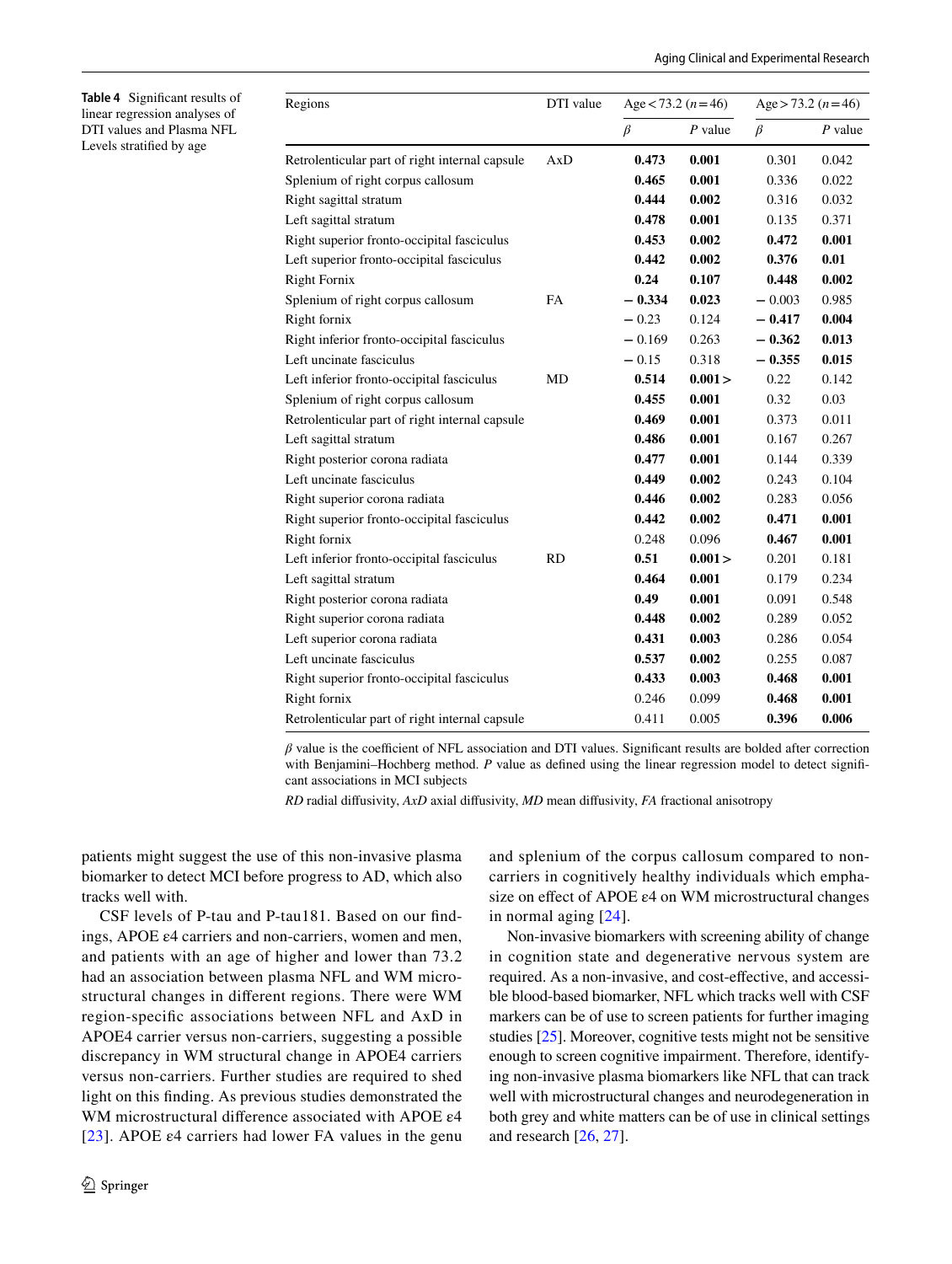<span id="page-6-0"></span>**Table 5** Signifcant results of linear regression analyses of DTI values and Plasma NFL Levels stratifed by sex

| Regions                                        | DTI value | Women $(n=41)$ |           | Men $(n=51)$ |           |  |
|------------------------------------------------|-----------|----------------|-----------|--------------|-----------|--|
|                                                |           | $\beta$        | $P$ value | $\beta$      | $P$ value |  |
| Right sagittal stratum                         | AxD       | 0.572          | 0.001 >   | 0.434        | 0.001     |  |
| Genu of left corpus callosum                   |           | 0.484          | 0.001     | 0.47         | 0.001     |  |
| Right superior fronto-occipital fasciculus     |           | 0.469          | 0.002     | 0.575        | 0.001 >   |  |
| Left superior fronto-occipital fasciculus      |           | 0.475          | 0.016     | 0.583        | 0.001 >   |  |
| Right anterior corona radiata                  |           | 0.384          | 0.013     | 0.566        | 0.001 >   |  |
| Left anterior corona radiata                   |           | 0.462          | 0.002     | 0.476        | 0.001 >   |  |
| Anterior limb of left internal capsule         |           | 0.27           | 0.088     | 0.542        | 0.001 >   |  |
| Retrolenticular part of right internal capsule |           | 0.398          | 0.01      | 0.536        | 0.001 >   |  |
| Left posterior thalamic radiation              |           | 0.279          | 0.078     | 0.504        | 0.001 >   |  |
| Right fornix                                   | FA        | $-0.475$       | 0.002     | $-0.401$     | 0.004     |  |
| Right superior fronto-occipital fasciculus     |           | $-0.227$       | 0.153     | $-0.491$     | 0.001 >   |  |
| Left superior fronto-occipital fasciculus      |           | $-0.234$       | 0.142     | $-0.509$     | 0.001 >   |  |
| Right sagittal stratum                         | MD        | 0.567          | 0.001 >   | 0.436        | 0.001     |  |
| Genu of left corpus callosum                   |           | 0.469          | 0.002     | 0.471        | 0.001 >   |  |
| Left hippocampal cingulum                      |           | 0.476          | 0.002     | 0.374        | 0.007     |  |
| Right fornix                                   |           | 0.449          | 0.003     | 0.485        | 0.001 >   |  |
| Retrolenticular part of right internal capsule |           | 0.42           | 0.006     | 0.606        | 0.001 >   |  |
| Right superior fronto-occipital fasciculus     |           | 0.456          | 0.003     | 0.593        | 0.001 >   |  |
| Left superior fronto-occipital fasciculus      |           | 0.373          | 0.016     | 0.588        | 0.001 >   |  |
| Right anterior corona radiata                  |           | 0.371          | 0.017     | 0.588        | 0.001 >   |  |
| Right superior corona radiata                  |           | 0.309          | 0.049     | 0.556        | 0.001 >   |  |
| Anterior limb of left internal capsule         |           | 0.337          | 0.031     | 0.549        | 0.001 >   |  |
| Right sagittal stratum                         | <b>RD</b> | 0.545          | 0.001 >   | 0.418        | 0.002     |  |
| Left hippocampal cingulum                      |           | 0.502          | 0.001     | 0.365        | 0.008     |  |
| Right fornix                                   |           | 0.462          | 0.002     | 0.484        | 0.001 >   |  |
| Right superior fronto-occipital fasciculus     |           | 0.447          | 0.003     | 0.598        | 0.001 >   |  |
| Left superior fronto-occipital fasciculus      |           | 0.371          | 0.017     | 0.588        | 0.001 >   |  |
| Retrolenticular part of right internal capsule |           | 0.407          | 0.008     | 0.607        | 0.001 >   |  |
| Right superior corona radiata                  |           | 0.293          | 0.063     | 0.577        | 0.001 >   |  |
| Left superior corona radiata                   |           | 0.348          | 0.026     | 0.531        | 0.001 >   |  |
| Right anterior corona radiata                  |           | 0.355          | 0.023     | 0.57         | 0.001 >   |  |

 $\beta$  value is the coefficient of NFL association and DTI values. Significant results are bolded after correction with Benjamini–Hochberg method. *P* value as defined using the linear regression model to detect significant associations in MCI subjects

*RD* radial difusivity, *AxD* axial difusivity, *MD* mean difusivity, *FA* fractional anisotropy

Our fndings revealed a signifcant correlation between the plasma NFL with altered WM microstructural changes in widespread brain regions. Plasma NFL has a negative correlation with FA and a positive correlation with RD, AxD, and MD values in the cingulum, hippocampal cingulum, corona radiate, internal capsule, fronto-occipital fasciculus, frontooccipital fasciculus, sagittal stratum, corpus callosum, thalamic radiation, and fornix. Similarly, with these fndings, Spotorno et al. indicated that higher plasma NFL level is associated with lower FA value in superior longitudinal fasciculus, the fronto-occipital fasciculus, the anterior thalamic radiation, and the dorsal cingulum bundle in frontotemporal dementia [[28](#page-8-26)]. WM diferences between MCI patients and healthy controls are primarily observed in the corpus callosum along with limbic pathways, including the fornix, cingulum, and uncinate fasciculus [[29\]](#page-8-27). Crucially, these signature regions are involved in the WM changes due to AD. Indeed, alterations in the WM integrity in these regions are associated with disease progression from the early stages to the late stages of AD [[30\]](#page-8-28). Also, an investigation on the patients with autosomal dominant AD (patients with a mutation in  $\mathbf{A}\beta$  production genes), showed that the serum level of NFL correlates with lower FA and higher RD, AxD, and MD which is in line with our study [[31,](#page-9-0) [32](#page-9-1)].

By investigating difusion metrics, information about the WM's diferent specifcations can be obtained from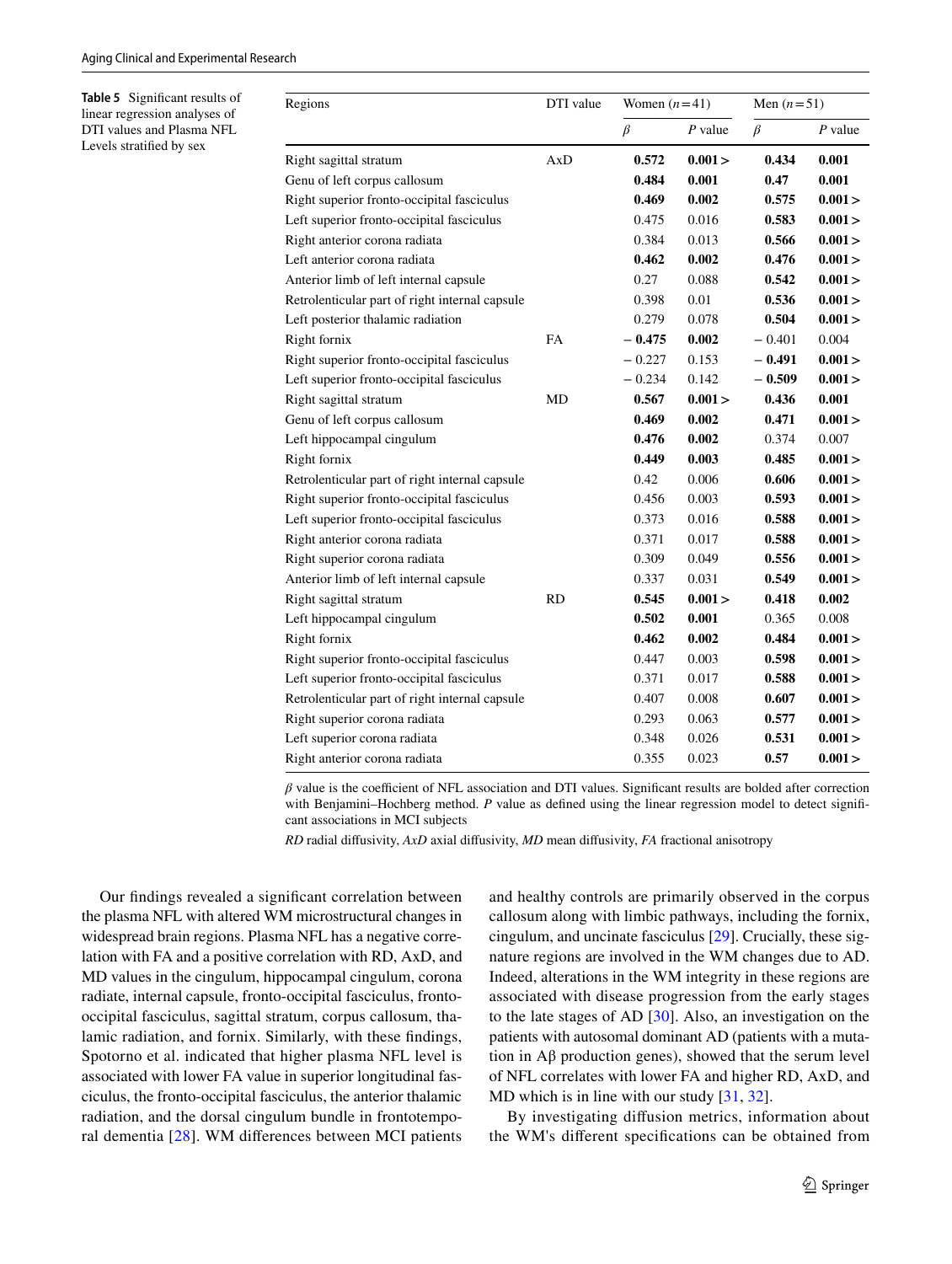DTI values. However, the exact relationship between these four values of FA, RD, AxD, MD, and the physiopathology mechanisms of AD has not been completely understood. Commonly, lower FA, and higher RD, AxD, and MD in relation to demyelination and degeneration in WM have been reported [[33\]](#page-9-2). Several studies have reported the association between CSF levels of NFL and WM damage in both MCI and AD [\[34–](#page-9-3)[37\]](#page-9-4). In people without cognitive impairment, the CSF level of NFL is associated with compromised WM microstructure. However, ADNI cross-sectional data with a large sample size revealed signifcantly higher plasma NFL levels in the patients with MCI than cognitively healthy individuals [\[38](#page-9-5), [39](#page-9-6)].

Furthermore, we observed that plasma levels of NFL have a strong correlation with MMSE scores in APOE ε4 carriers, men, and patients with age higher than 73.2. Our outcomes demonstrated that the plasma level of the NFL might be an accurate biomarker for refecting the cognitive status of patients in preclinical stages of AD. Moreover, plasma NFL was associated with more WM regions in APOE ε4 carriers with almost similar regional patterns of associations seen in the younger age. Moreover, the associations of NFL and WM regions in non-carrier APOE4 were similar to the regions with signifcant NFL associations in older age. These results suggest that NFL might detect region-specifc changes of WM specifc to APOE4 carrier state and age [\[40,](#page-9-7) [41\]](#page-9-8). Further investigations are necessary to replicate these results. The plasma levels of NFL are associated with age and APOE ε4 carrier state, two important risk factors of cognitive decline and can be used as a screening tool to detect cognitive decline in the early stage [[3](#page-8-2), [13,](#page-8-11) [42\]](#page-9-9). We showed that NFL is associated with WM regions in both men and women with MCI. Some studies recently have shown a cognitive decline in men  $[43, 44]$  $[43, 44]$  $[43, 44]$  $[43, 44]$  $[43, 44]$ . This is while most epidemiological studies have reported a more cognitive decline in women than men. Our results suggest that choosing biomarkers, and sex-stratifed analytical approaches can shed further light on cognitive decline in men [[45\]](#page-9-12).

Similar to Mattson et al. our results revealed higher plasma levels of NFL are signifcantly associated with total tau and P-tau181 in CSF [\[6](#page-8-5)]. We did not fnd any signifcant association between NFL and Aβ. Similarly, a study has shown that 80% of individuals with Aβ aggregation have no cognitive problems [[42\]](#page-9-9) suggesting tracking NFL levels with tauopathy at the early stage of cognitive decline [\[46](#page-9-13)[–48](#page-9-14)].

# **Conclusion**

Our study provides a better understanding of the link between plasma NFL and WM changes in MCI patients. Our fndings support applying the NFL's blood-based measures as a non-invasive and costless biomarker for monitoring people with a high risk of AD in the early stages. In recent studies, plasma NFL was shown as a reliable biomarker for converting MCI to AD, and our research refects WM damage with neuroimaging measures. However, further longitudinal studies are necessary to validate the predictive role of plasma NFL in cognitive decline.

**Acknowledgements** Data collection and sharing for this project were provided by the Alzheimer's Disease Neuroimaging Initiative (ADNI) (National Institutes of Health Grant U01 AG024904) and DOD ADNI (Department of Defense award number W81XWH-12-2-0012). ADNI is funded by the National Institute on Aging, the National Institute of Biomedical Imaging and Bioengineering, and through generous contributions from the following: AbbVie, Alzheimer's Association; Alzheimer's Drug Discovery Foundation; Araclon Biotech; BioClinica, Inc.; Biogen; Bristol-Myers Squibb Company; CereSpir, Inc.; Cogstate; Eisai Inc.; Elan Pharmaceuticals, Inc.; Eli Lilly and Company; Euro-Immun; F. Hoffmann-La Roche Ltd and its affiliated company Genentech, Inc.; Fujirebio; GE Healthcare; IXICO Ltd.; Janssen Alzheimer Immunotherapy Research & Development, LLC.; Johnson & Johnson Pharmaceutical Research & Development LLC.; Lumosity; Lundbeck; Merck & Co., Inc.; Meso Scale Diagnostics, LLC.; NeuroRx Research; Neurotrack Technologies; Novartis Pharmaceuticals Corporation; Pfzer Inc.; Piramal Imaging; Servier; Takeda Pharmaceutical Company; and Transition Therapeutics. The Canadian Institutes of Health Research is providing funds to support ADNI clinical sites in Canada. Private sector contributions are facilitated by the Foundation for the National Institutes of Health [\(www.fnih.org\)](http://www.fnih.org). The grantee organization is the Northern California Institute for Research and Education, and the study is coordinated by the Alzheimer's Therapeutic Research Institute at the University of Southern California. ADNI data are disseminated by the Laboratory for Neuro Imaging at the University of Southern California*.*

**Author contributions** FN & MP: Designed the study, analyzed the data, and wrote the paper; FN, MB, MRR, SBK & FR: collected data, analyzed and interpreted the data, and wrote the draft version of the manuscript. The manuscript was revised and approved by all authors.

**Funding** We do not have any fnancial support for this study.

**Availability of data and material** The datasets analyzed during the current study are available upon request with no restriction.

## **Declarations**

**Conflict of interest** The authors declare no confict of interest regarding the publication of this paper.

**Ethical approval** Since the data in this paper were obtained from the ADNI database (adni.loni.usc.edu), it does not include any research involving human or animal subjects.

**Statement of human and animal rights** All human and animal studies have been approved by the appropriate ethics committee and have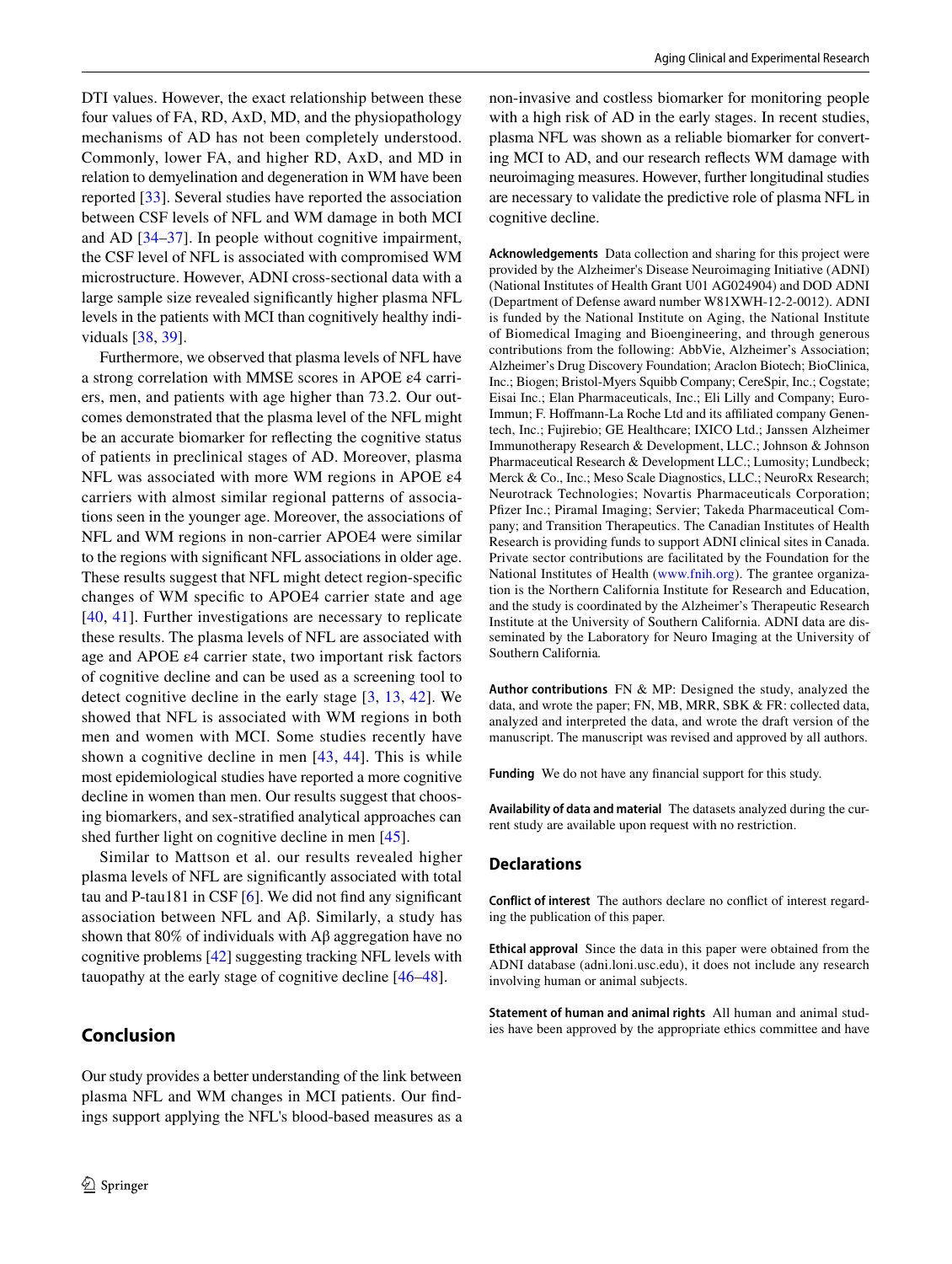therefore been performed in accordance with the ethical standards laid down in the 1964 Declaration of Helsinki and its later amendments.

**Informed consent** For this type of study, formal consent is not required.

**Consent for publication** This manuscript has been approved for publication by all authors.

# **References**

- <span id="page-8-0"></span>1. Oboudiyat C, Glazer H, Seifan A et al (2013) Alzheimer's disease. Semin Neurol 33:313–329. [https://doi.org/10.1055/s-](https://doi.org/10.1055/s-0033-1359319)[0033-1359319](https://doi.org/10.1055/s-0033-1359319)
- <span id="page-8-1"></span>2. Mantzavinos V, Alexiou A (2017) Biomarkers for Alzheimer's disease diagnosis. Curr Alzheimer Res 14:1149–1154. [https://](https://doi.org/10.2174/1567205014666170203125942) [doi.org/10.2174/1567205014666170203125942](https://doi.org/10.2174/1567205014666170203125942)
- <span id="page-8-2"></span>3. Benedet AL, Ashton NJ, Pascoal TA et al (2019) Plasma neuroflament light associates with Alzheimer's disease metabolic decline in amyloid-positive individuals. Alzheimer's Dement (Amst, Neth) 11:679–689. [https://doi.org/10.1016/j.dadm.2019.](https://doi.org/10.1016/j.dadm.2019.08.002) [08.002](https://doi.org/10.1016/j.dadm.2019.08.002)
- <span id="page-8-3"></span>4. Barry DM, Stevenson W, Bober BG et al (2012) Expansion of neuroflament medium C terminus increases axonal diameter independent of increases in conduction velocity or myelin thickness. J Neurosc 32:6209–6219. [https://doi.org/10.1523/](https://doi.org/10.1523/jneurosci.0647-12.2012) [jneurosci.0647-12.2012](https://doi.org/10.1523/jneurosci.0647-12.2012)
- <span id="page-8-4"></span>5. Lin Y-S, Lee W-J, Wang S-J et al (2018) Levels of plasma neuroflament light chain and cognitive function in patients with Alzheimer or Parkinson disease. Sci Rep 8:17368. [https://doi.](https://doi.org/10.1038/s41598-018-35766-w) [org/10.1038/s41598-018-35766-w](https://doi.org/10.1038/s41598-018-35766-w)
- <span id="page-8-5"></span>6. Mattsson N, Cullen NC, Andreasson U et al (2019) Association between longitudinal plasma neuroflament light and neurodegeneration in patients with Alzheimer disease. JAMA Neurol 76:791–799. <https://doi.org/10.1001/jamaneurol.2019.0765>
- 7. Gaiottino J, Norgren N, Dobson R et al (2013) Increased neuroflament light chain blood levels in neurodegenerative neurological diseases. PLoS ONE 8:e75091. [https://doi.org/10.1371/](https://doi.org/10.1371/journal.pone.0075091) [journal.pone.0075091](https://doi.org/10.1371/journal.pone.0075091)
- <span id="page-8-6"></span>8. Sánchez-Valle R, Heslegrave A, Foiani MS et al (2018) Serum neuroflament light levels correlate with severity measures and neurodegeneration markers in autosomal dominant Alzheimer's disease. Alzheimer's Res Therapy 10:113. [https://doi.org/10.](https://doi.org/10.1186/s13195-018-0439-y) [1186/s13195-018-0439-y](https://doi.org/10.1186/s13195-018-0439-y)
- <span id="page-8-7"></span>9. Mayo CD, Garcia-Barrera MA, Mazerolle EL et al (2018) Relationship between DTI metrics and cognitive function in Alzheimer's disease. Front Aging Neurosci 10:436. [https://doi.org/10.](https://doi.org/10.3389/fnagi.2018.00436) [3389/fnagi.2018.00436](https://doi.org/10.3389/fnagi.2018.00436)
- <span id="page-8-8"></span>10. Oishi K, Mielke MM, Albert M et al (2011) DTI analyses and clinical applications in Alzheimer's disease. J Alzheimer's Dis 26:287–296. <https://doi.org/10.3233/jad-2011-0007>
- <span id="page-8-9"></span>11. Pourhamzeh M, Joghataei MT, Mehrabi S et al (2020) The interplay of tau protein and β-amyloid: while tauopathy spreads more profoundly than amyloidopathy, both processes are almost equally pathogenic. Cell Mol Neurobiol. [https://doi.org/10.](https://doi.org/10.1007/s10571-020-00906-2) [1007/s10571-020-00906-2](https://doi.org/10.1007/s10571-020-00906-2)
- <span id="page-8-10"></span>12. Nabizadeh F, Pourhamzeh M, Khani S et al (2022) Plasma phosphorylated-tau181 levels refect white matter microstructural changes across Alzheimer's disease progression. Metab Brain Dis. <https://doi.org/10.1007/s11011-022-00908-7>
- <span id="page-8-11"></span>13. Zhao Y, Xin Y, Meng S et al (2019) Neuroflament light chain protein in neurodegenerative dementia: a systematic review and

network meta-analysis. Neurosci Biobehav Rev 102:123–138. <https://doi.org/10.1016/j.neubiorev.2019.04.014>

- <span id="page-8-12"></span>14. Illán-Gala I, Lleo A, Karydas A et al (2021) Plasma tau and neuroflament light in frontotemporal lobar degeneration and Alzheimer disease. Neurology 96:e671–e683. [https://doi.org/](https://doi.org/10.1212/wnl.0000000000011226) [10.1212/wnl.0000000000011226](https://doi.org/10.1212/wnl.0000000000011226)
- <span id="page-8-13"></span>15. Petersen RC, Aisen PS, Beckett LA et al (2010) Alzheimer's Disease Neuroimaging Initiative (ADNI): clinical characterization. Neurology 74:201–209. [https://doi.org/10.1212/WNL.](https://doi.org/10.1212/WNL.0b013e3181cb3e25) [0b013e3181cb3e25](https://doi.org/10.1212/WNL.0b013e3181cb3e25)
- <span id="page-8-14"></span>16. Smith SM (2002) Fast robust automated brain extraction. Hum Brain Mapp 17:143–155.<https://doi.org/10.1002/hbm.10062>
- <span id="page-8-15"></span>17. Holmes CJ, Hoge R, Collins L et al (1998) Enhancement of MR images using registration for signal averaging. J Comput Assist Tomogr 22:324–333. [https://doi.org/10.1097/00004728-19980](https://doi.org/10.1097/00004728-199803000-00032) [3000-00032](https://doi.org/10.1097/00004728-199803000-00032)
- <span id="page-8-16"></span>18. Jenkinson M, Bannister P, Brady M et al (2002) Improved optimization for the robust and accurate linear registration and motion correction of brain images. Neuroimage 17:825–841. [https://doi.](https://doi.org/10.1016/s1053-8119(02)91132-8) [org/10.1016/s1053-8119\(02\)91132-8](https://doi.org/10.1016/s1053-8119(02)91132-8)
- <span id="page-8-17"></span>19. Basser PJ, Mattiello J, LeBihan D (1994) MR difusion tensor spectroscopy and imaging. Biophys J 66:259–267. [https://doi.org/](https://doi.org/10.1016/s0006-3495(94)80775-1) [10.1016/s0006-3495\(94\)80775-1](https://doi.org/10.1016/s0006-3495(94)80775-1)
- <span id="page-8-18"></span>20. Mori S, Oishi K, Jiang H et al (2008) Stereotaxic white matter atlas based on difusion tensor imaging in an ICBM template. Neuroimage 40:570–582. [https://doi.org/10.1016/j.neuroimage.](https://doi.org/10.1016/j.neuroimage.2007.12.035) [2007.12.035](https://doi.org/10.1016/j.neuroimage.2007.12.035)
- <span id="page-8-19"></span>21. Leow AD, Yanovsky I, Chiang MC et al (2007) Statistical properties of Jacobian maps and the realization of unbiased large-deformation nonlinear image registration. IEEE Trans Med Imaging 26:822–832.<https://doi.org/10.1109/tmi.2007.892646>
- <span id="page-8-20"></span>22. Smith SM, Jenkinson M, Johansen-Berg H et al (2006) Tractbased spatial statistics: voxelwise analysis of multi-subject difusion data. Neuroimage 31:1487–1505. [https://doi.org/10.1016/j.](https://doi.org/10.1016/j.neuroimage.2006.02.024) [neuroimage.2006.02.024](https://doi.org/10.1016/j.neuroimage.2006.02.024)
- <span id="page-8-21"></span>23. Adluru N, Destiche DJ, Lu SY et al (2014) White matter microstructure in late middle-age: Efects of apolipoprotein E4 and parental family history of Alzheimer's disease. Neuroimage Clin 4:730–742.<https://doi.org/10.1016/j.nicl.2014.04.008>
- <span id="page-8-22"></span>24. Williams OA, An Y, Beason-Held L et al (2019) Vascular burden and APOE ε4 are associated with white matter microstructural decline in cognitively normal older adults. Neuroimage 188:572– 583.<https://doi.org/10.1016/j.neuroimage.2018.12.009>
- <span id="page-8-23"></span>25. Blennow K, Zetterberg H (2018) Biomarkers for Alzheimer's disease: current status and prospects for the future. J Intern Med 284:643–663. <https://doi.org/10.1111/joim.12816>
- <span id="page-8-24"></span>26. Atri A (2019) The Alzheimer's disease clinical spectrum: diagnosis and management. Med Clin N Am 103:263–293. [https://doi.](https://doi.org/10.1016/j.mcna.2018.10.009) [org/10.1016/j.mcna.2018.10.009](https://doi.org/10.1016/j.mcna.2018.10.009)
- <span id="page-8-25"></span>27. Preische O, Schultz SA, Apel A et al (2019) Serum neuroflament dynamics predicts neurodegeneration and clinical progression in presymptomatic Alzheimer's disease. Nat Med 25:277–283. <https://doi.org/10.1038/s41591-018-0304-3>
- <span id="page-8-26"></span>28. Spotorno N, Lindberg O, Nilsson C et al (2020) Plasma neuroflament light protein correlates with difusion tensor imaging metrics in frontotemporal dementia. PLoS ONE 15:e0236384. [https://doi.](https://doi.org/10.1371/journal.pone.0236384) [org/10.1371/journal.pone.0236384](https://doi.org/10.1371/journal.pone.0236384)
- <span id="page-8-27"></span>29. Alm KH, Bakker A (2019) Relationships between difusion tensor imaging and cerebrospinal fuid metrics in early stages of the Alzheimer's disease continuum. J Alzheimer's Dis 70:965–981. <https://doi.org/10.3233/jad-181210>
- <span id="page-8-28"></span>30. Kantarci K, Murray ME, Schwarz CG et al (2017) White-matter integrity on DTI and the pathologic staging of Alzheimer's